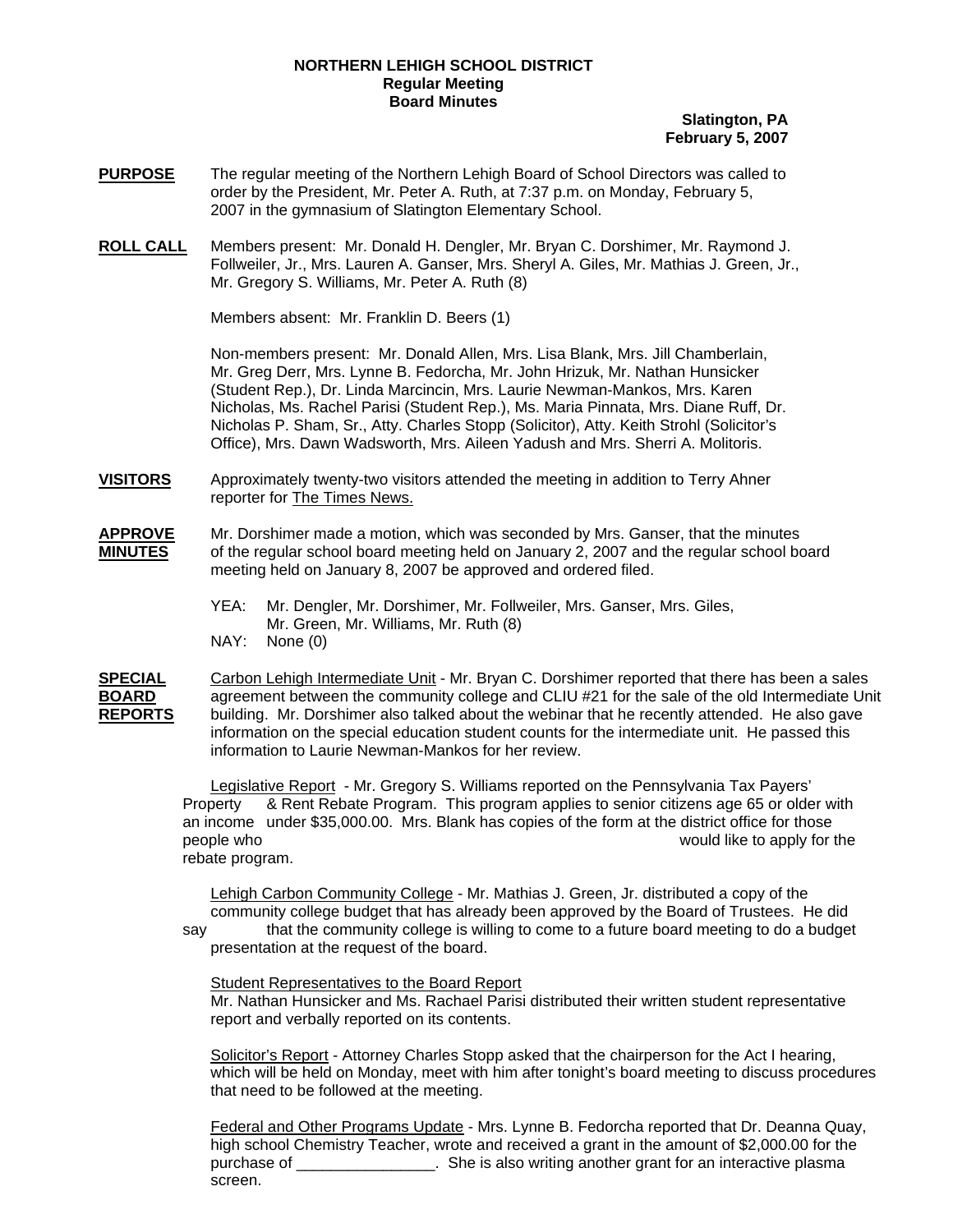| <b>SPECIAL</b>                            | <b>Superintendent's Report</b>                                                                                                                                                                                                                                                                                                                                              |
|-------------------------------------------|-----------------------------------------------------------------------------------------------------------------------------------------------------------------------------------------------------------------------------------------------------------------------------------------------------------------------------------------------------------------------------|
| <b>BOARD</b><br><b>REPORTS</b><br>(cont.) | Dr. Sham stated that tomorrow morning the school will be having a two hour late start.                                                                                                                                                                                                                                                                                      |
|                                           | Dr. Sham reported that Lehigh Carbon Community College is offering to come to a future<br>school board meeting to make a presentation on the Budget. He asked that if they wish for<br>that to happen they should contact his office and the arrangements will be made.                                                                                                     |
|                                           | He reported that the week of February 5 - 9, 2007 is National School Counseling Week.                                                                                                                                                                                                                                                                                       |
|                                           | He asked the board if they wanted to have budget discussion at the end of the regular board<br>meeting or at the end of the Superintendent's report. The board decided to have budget<br>discussion at the end of the regular school board meeting.                                                                                                                         |
|                                           | Dr. Sham read the letter from the Department of Agriculture concerning the single audit<br>report. The report indicated that the single audit report for programs funded by this office was<br>approved and in compliance.                                                                                                                                                  |
|                                           | There is a need to meet with the negotiating team after tonight's board meeting to review all<br>the language in the tentative teacher's contract. Mr. Ruth did say that any board member is<br>welcome to attend that meeting.                                                                                                                                             |
|                                           | Executive Session was held in the Superintendent's Office on January 24, 2007 beginning<br>at 6:30 p.m. to discuss negotiations.                                                                                                                                                                                                                                            |
| <b>PERSONNEL</b>                          | Mr. Ruth informed the board that the following personnel item was to be pulled from the<br>agenda:                                                                                                                                                                                                                                                                          |
| Co-Curricular<br>Position<br>2006-2007    | Mark Hoffman<br>Middle School Spring Intramural - Weightlifting<br>\$751.32*<br>*Last year's salary will apply until a new Collective Bargaining Agreement is approved.                                                                                                                                                                                                     |
|                                           | Mr. Williams made a motion, which was seconded by Mrs. Ganser, that the Board of<br>Education approve the following personnel items:                                                                                                                                                                                                                                        |
| Substitutes -<br>Instructional            | Approve the following substitute teachers for the 2006-2007 school year at the 2006-<br>2007 substitute teacher rates of \$80.00 for 1-10 non-consecutive days; \$90.00 for 11-20<br>non-consecutive days; and \$105.00 for 21+ non-consecutive days:                                                                                                                       |
|                                           | <b>Matthew Kitz</b><br>Cynthia Fritzinger *<br>*Pending verification of teaching certificate and transcripts.                                                                                                                                                                                                                                                               |
| Non-<br>Instructional                     | Approve the following individuals as substitute custodians for the 2006-2007<br>school year at the 2006-2007 substitute rate of \$7.25 per hour.                                                                                                                                                                                                                            |
|                                           | <b>Scott Reitz</b><br>Rodney Hausman*<br>*Pending verification of health physical.                                                                                                                                                                                                                                                                                          |
|                                           | Approve the following individuals as substitute secretaries/aides for the 2006-2007<br>school year at the 2006-2007 substitute rate of \$7.25 per hour.                                                                                                                                                                                                                     |
|                                           | Elizabeth Trantham                                                                                                                                                                                                                                                                                                                                                          |
| Family<br>Medical<br>Leave                | Approve the request of employee #240, a Slatington Elementary School Teacher, to take<br>a family medical leave. Beginning on or about March 2, 2007 she will use her remaining sick<br>days, and upon exhaustion of all sick days, is requesting a 12 week family medical leave<br>which will cover her for the remainder of the 2006-2007 school year. She is planning to |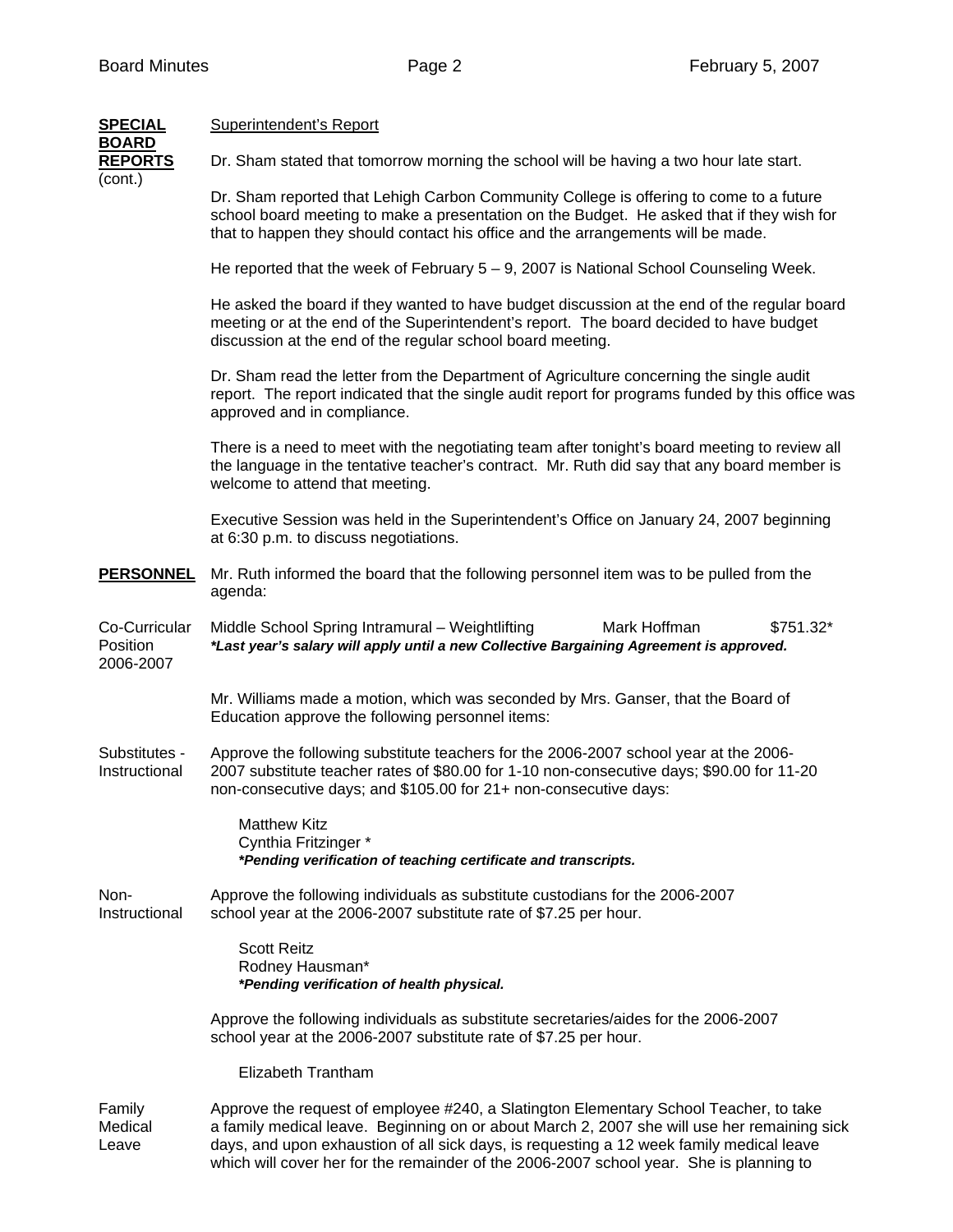return to her teaching position with the first teacher in-service day of the 2007-2008 school year.

## **PERSONNEL**

(cont.)

Resignation Accept the resignation of Stephen Hluschak from the co-curricular position of Middle Co-Curricular School Spring Intramural Weightlifting. S. Hluschak

Volunteer Approve the following unpaid volunteer aides in Slatington and Peters Elementary Schools Aides for the 2006-2007 school year:

> Alicia Quigley Billie Jo Witczak\* *\*Pending verification of clearances.*

 YEA: Mr. Dengler, Mr. Dorshimer, Mr. Follweiler, Mrs. Ganser, Mrs. Giles, Mr. Green, Mr. Williams, Mr. Ruth (8) NAY: None (0)

**CONFER-** Mrs. Ganser made a motion, which was seconded by Mr. Green, that the Board of **ENCES** Education approve the following conference items:

> Donald Allen – Defuse & Manage Difficult Students and Parents – February 28, 2007 – Allentown, PA – Registration: \$185.00 - Total Approximate Cost: \$185.00 – Funding: High School Budget

Linda Thompson – Pennsylvania School Counselors Association  $51<sup>st</sup>$  Annual Conference – April 19 - 21, 2007 – Lancaster, PA – Registration: \$275.00, Travel: \$40.00, Lodging: \$99.00 - Total Approximate Cost: \$414.00 – Funding: Peters Elementary Guidance Budget

 Andrea Thomson – Instructional Design and Delivery in Reading and Math – February 5, 2007 – Registration: \$100.00 – Total Approximate Cost: \$100.00 – Funding: IDEA

 Susanne Hegedus – Practical Discipline Strategies For the Difficult Young Child – February 28, 2007 – Allentown, PA – Registration: \$165.00 - Total Approximate Cost: \$165.00 – Funding: IDEA

 YEA: Mr. Dengler, Mr. Dorshimer, Mr. Follweiler, Mrs. Ganser, Mrs. Giles, Mr. Green, Mr. Williams, Mr. Ruth (8)

NAY: None (0)

 Mr. Green made a motion, which was seconded by Mr. Williams, that the Board of Education approve the following conference items:

Mary Smith – Pennsylvania School Counselors Association  $51<sup>st</sup>$  Annual Conference – April 19 - 21, 2007 – Lancaster, PA – Registration: \$275.00, Lodging: \$99.00 – Total Approximate Cost: \$385.00 – Funding: High School Guidance Budget

Sheila Lanshe – Pennsylvania School Counselors Association 51<sup>st</sup> Annual Conference – April 19 - 21, 2007 – Lancaster, PA – Registration: \$275.00, Travel: \$48.00, Lodging: \$110.00 - Total Approximate Cost: \$433.00 – Funding: High School Guidance Budget

ROLL CALL:

 YEA: Mr. Dengler, Mr. Dorshimer, Mr. Follweiler, Mrs. Ganser, Mrs. Giles, Mr. Green, Mr. Williams (7)

NAY: Mr. Ruth (1)

Motion carried.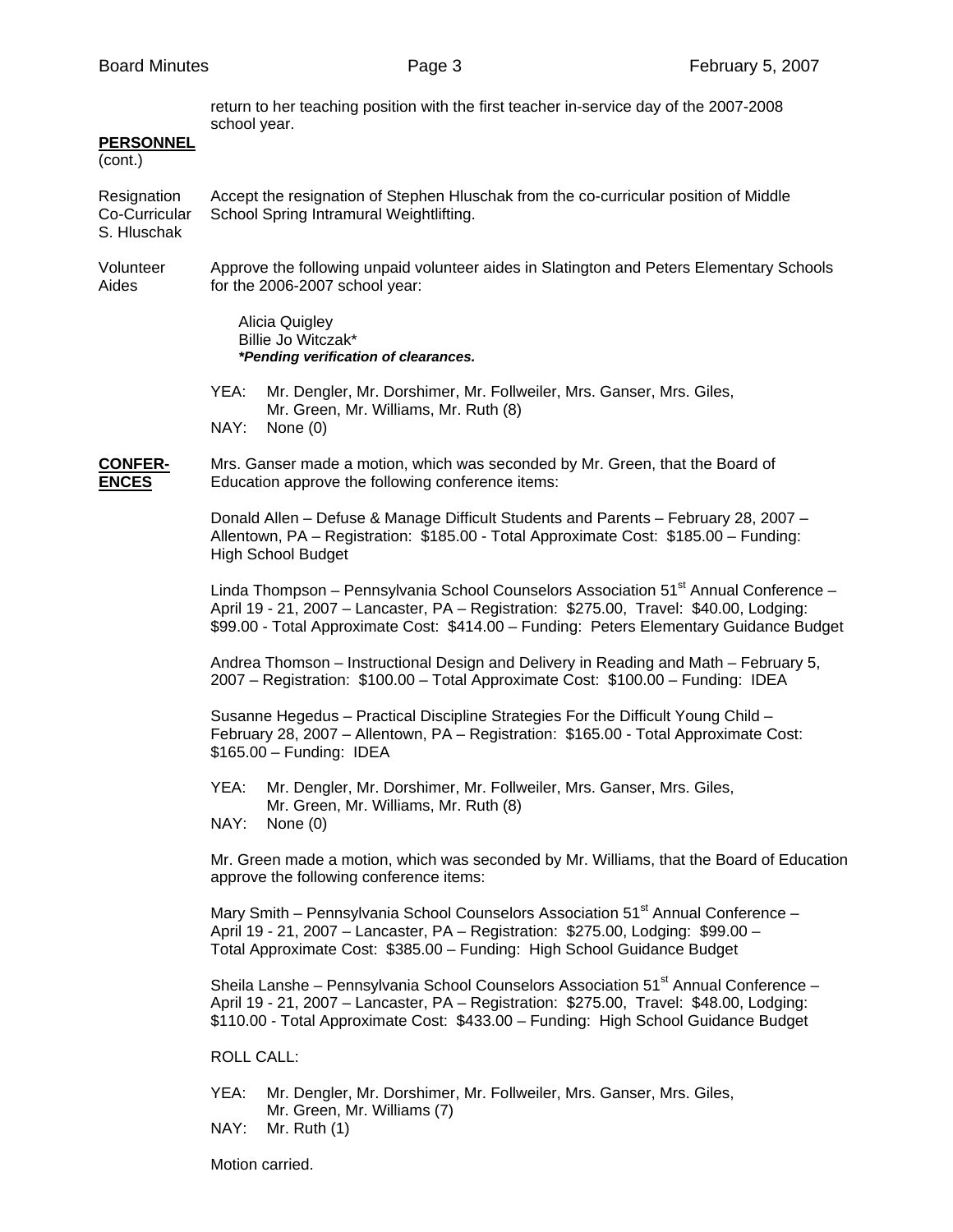| <b>POLICY</b>                                 | Mr. Follweiler made a motion, which was seconded by Mr. Dengler, that the Board of<br>Education approve the following policy items:                                                                                                         |
|-----------------------------------------------|---------------------------------------------------------------------------------------------------------------------------------------------------------------------------------------------------------------------------------------------|
| <b>Board</b><br>Policy -<br>Second<br>Reading | Approve revisions to existing school board policy #233 - Pupils: Suspension and<br>Expulsion, as presented after second reading.                                                                                                            |
|                                               | Approve revisions to existing school board policy #235 - Pupils: Student Rights/<br>Responsibilities/Surveys, as presented after second reading.                                                                                            |
|                                               | Approve new school board policy - Wrestling Weight Certification, as presented after<br>second reading.                                                                                                                                     |
|                                               | Approve new school board policy- Pupils: Student Restraint, as presented after second<br>reading.                                                                                                                                           |
|                                               | Approve revisions to existing school board policy #250 - Pupils: Student Recruitment, as<br>presented after second reading.                                                                                                                 |
| Homebound<br>Instruction                      | It is recommended that the Board of Education grant homebound instruction for an 8 <sup>th</sup><br>Grade Student, Student No.1101700, for five hours per week, effective January 23, 2007<br>and continuing until February 6, 2007.        |
|                                               | YEA:<br>Mr. Dengler, Mr. Dorshimer, Mr. Follweiler, Mrs. Ganser, Mrs. Giles,<br>Mr. Green, Mr. Williams, Mr. Ruth (8)                                                                                                                       |
|                                               | NAY:<br>None $(0)$                                                                                                                                                                                                                          |
| Remove<br>Policy Item                         | Mr. Dorshimer requested to remove the following policy item from the agenda and refer<br>back to the policy committee for them to review the dates associated with the military part<br>of the policy. All board members were in agreement. |
|                                               | Approve revisions to existing school board policy #217 - Pupils: Graduation<br>Policies - Requirements, as presented after second reading.                                                                                                  |
| <b>NEW</b><br><b>BUSINESS</b>                 | Mr. Ruth informed the board that the following New Business item was being pulled from<br>the agenda for clarification purposes:                                                                                                            |
| <b>NLEA</b><br>Bargaining<br>Agreement        | Approve to ratify a four-year Collective Bargaining Agreement between the Northern Lehigh<br>School District and the Northern Lehigh Education Association, effective September 1, 2006<br>through August 31, 2010.                         |
| <b>FINANCIAL</b>                              | Mrs. Ganser made a motion, which was seconded by Mr. Williams, that the Board of<br>Education approve the following financial items:                                                                                                        |
| Abatement/<br>Exoneration -<br>Per Capita     | Approve abatement/exoneration requests of per capita taxes, for the residents that fall within<br>the guidelines, as presented.                                                                                                             |
| Arthurs<br>Lestrange<br>Portfolio             | Approve the Arthurs Lestrange Cash Management Portfolio for the month of December 2006.                                                                                                                                                     |
| <b>Real Estate</b><br><b>Tax Refunds</b>      | Authorize a refund of interim real estate taxes in the amount of \$341.02 to Redline Family<br>Trust ET AL; parcel # J2SW1C1481033 located at 215 Walnut Street, Walnutport. This<br>parcel was deleted and combined with another parcel.   |
| <b>Interim Tax</b><br>Refund                  | Authorize a refund of interim real estate taxes in the amount of \$341.02 to Redline Family<br>Trust ET AL; parcel # J2SW1C1491033 located at 215 Walnut Street, Walnutport. This<br>parcel was deleted and combined with another parcel.   |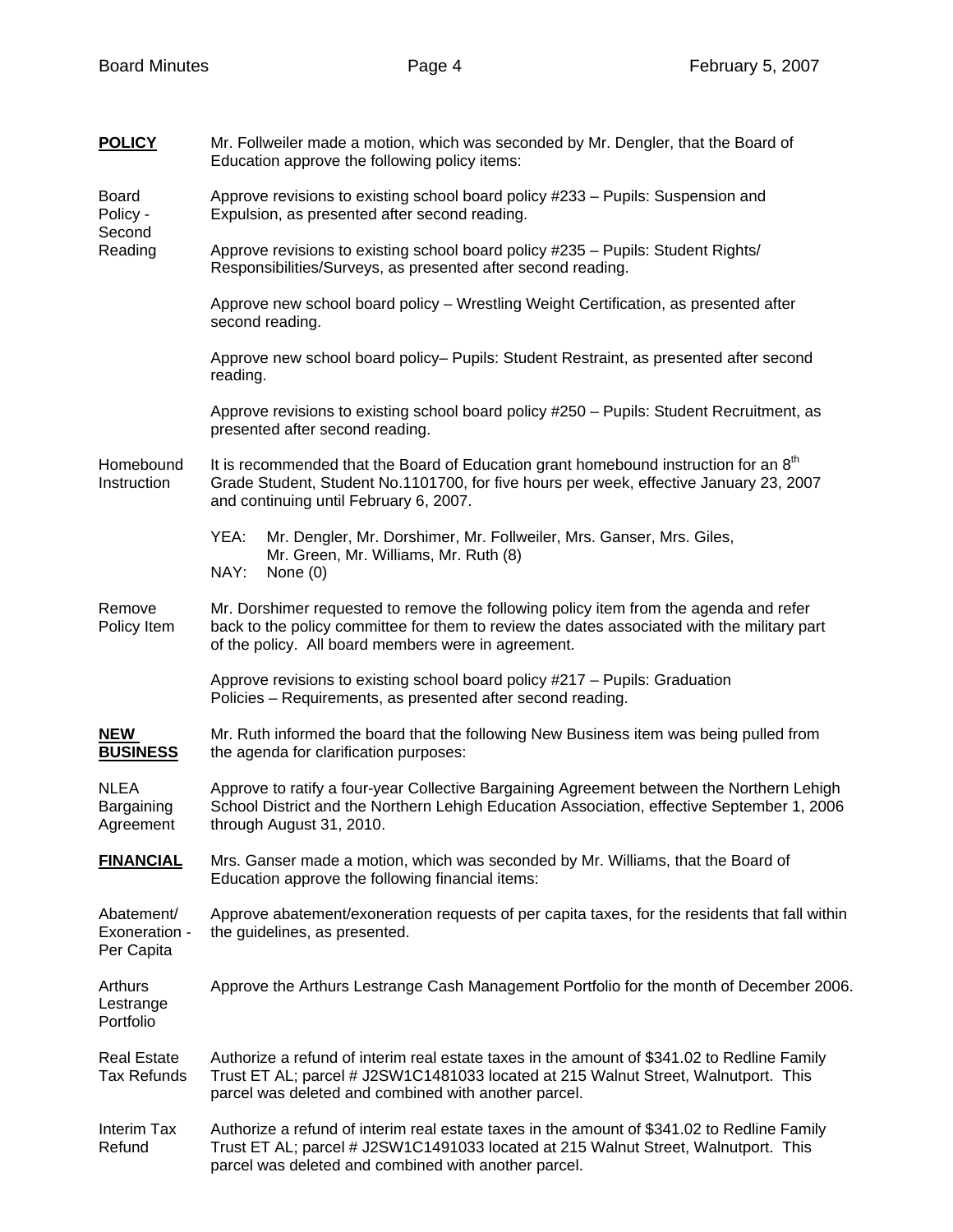| Section 356<br>Agreement<br><b>FINANCIAL</b><br>(cont.) | Authorized the board secretary to sign Section 356 Agreement between Northern<br>Lehigh School District and Pennsylvania Department of Revenue. This agreement                                                                                                                                                                                                              |
|---------------------------------------------------------|-----------------------------------------------------------------------------------------------------------------------------------------------------------------------------------------------------------------------------------------------------------------------------------------------------------------------------------------------------------------------------|
| EIT Tax                                                 | constitutes a request for confidential tax payer information for use in enforcing the local<br>tax on earned income.                                                                                                                                                                                                                                                        |
|                                                         | YEA:<br>Mr. Dengler, Mr. Dorshimer, Mr. Follweiler, Mrs. Ganser, Mrs. Giles,<br>Mr. Green, Mr. Williams, Mr. Ruth (8)<br>NAY:<br>None $(0)$                                                                                                                                                                                                                                 |
| <b>CORRES-</b><br><b>PONDENCE</b>                       | Mr. Ruth stated that he received a correspondence from someone but with no signature<br>he would not comment on the contents of the letter.                                                                                                                                                                                                                                 |
|                                                         | Mr. Dorshimer passed a correspondence that he received from WNEP concerning elevated<br>radon levels at Riverview High School to Greg Derr for his review.                                                                                                                                                                                                                  |
|                                                         | Mr. Ruth received an invitation from Education Policy and Leadership Center to attend a<br>Pennsylvania Education Policy forum on Friday February 9 <sup>th</sup> in King of Prussia. Discussion will<br>be about Governor Rendell's education issue budget proposal for 2007-2008.                                                                                         |
| <b>INFOR-</b><br><b>MATION</b>                          | Minutes of the Borough of Slatington Parks & Recreation Commission meeting held<br>on December 18, 2006 and January 15, 2007 were distributed.                                                                                                                                                                                                                              |
|                                                         | Minutes of the Carbon Lehigh Intermediate Unit 21 Board of Directors meeting<br>held on December 18, 2006 were distributed.                                                                                                                                                                                                                                                 |
|                                                         | Minutes of the Lehigh Carbon Community College Board of Trustees meeting<br>held on January 4, 2007 were distributed.                                                                                                                                                                                                                                                       |
|                                                         | Minutes of the Lehigh Career & Technical Institute Joint Operating Committee<br>meeting held on December 13, 2006 and the LCTI Director's Report for January<br>2007 were distributed.                                                                                                                                                                                      |
|                                                         | Mr. Follweiler reported on fellow board member Mr. Beers and his current<br>condition. He stated that he is currently residing at Mahoning Valley Nursing<br>and Rehabilitation Center for approximately 6 weeks.                                                                                                                                                           |
| <b>RECOG-</b><br><b>NITION OF</b><br><b>GUESTS</b>      | Sandy Young - Washington Township, has indicated that she is having a problem with<br>the cafeteria department. She went into detail about her child and the issues she is having<br>with weight gain, which she attributes to the fact that students are allowed to purchase<br>as many extras as they want on the new point of sale system. She was directed by the prior |
|                                                         | food service director to allow her child's account to go negative and therefore the cafeteria<br>staff would not allow the child to purchase extra items. She said that she has been doing<br>this but now her child comes home and says that the cafeteria staff is harassing them. She<br>would like to know how to handle this problem she is having.                    |
|                                                         | Mrs. Diane Ruff stated that she is new to the district and that she will look into this problem when<br>she gets to work tomorrow.                                                                                                                                                                                                                                          |
|                                                         | Mr. Ruth called for a brief 5 minute recess at 8:37 p.m. prior to budget discussion.                                                                                                                                                                                                                                                                                        |
|                                                         | Mr. Ruth reconvened the meeting at 8:51 p.m. for budget discussion.                                                                                                                                                                                                                                                                                                         |
| <b>BUDGET</b><br><b>DISCUSSION</b>                      | Lisa Blank distributed a copy of the advertised preliminary budget to all board members and<br>presented a power point presentation on Tax Balancing.                                                                                                                                                                                                                       |
| are                                                     | Mrs. Blank stated that our school district is located between two counties. Because of this, we<br>required to equalize mills between these two counties.                                                                                                                                                                                                                   |